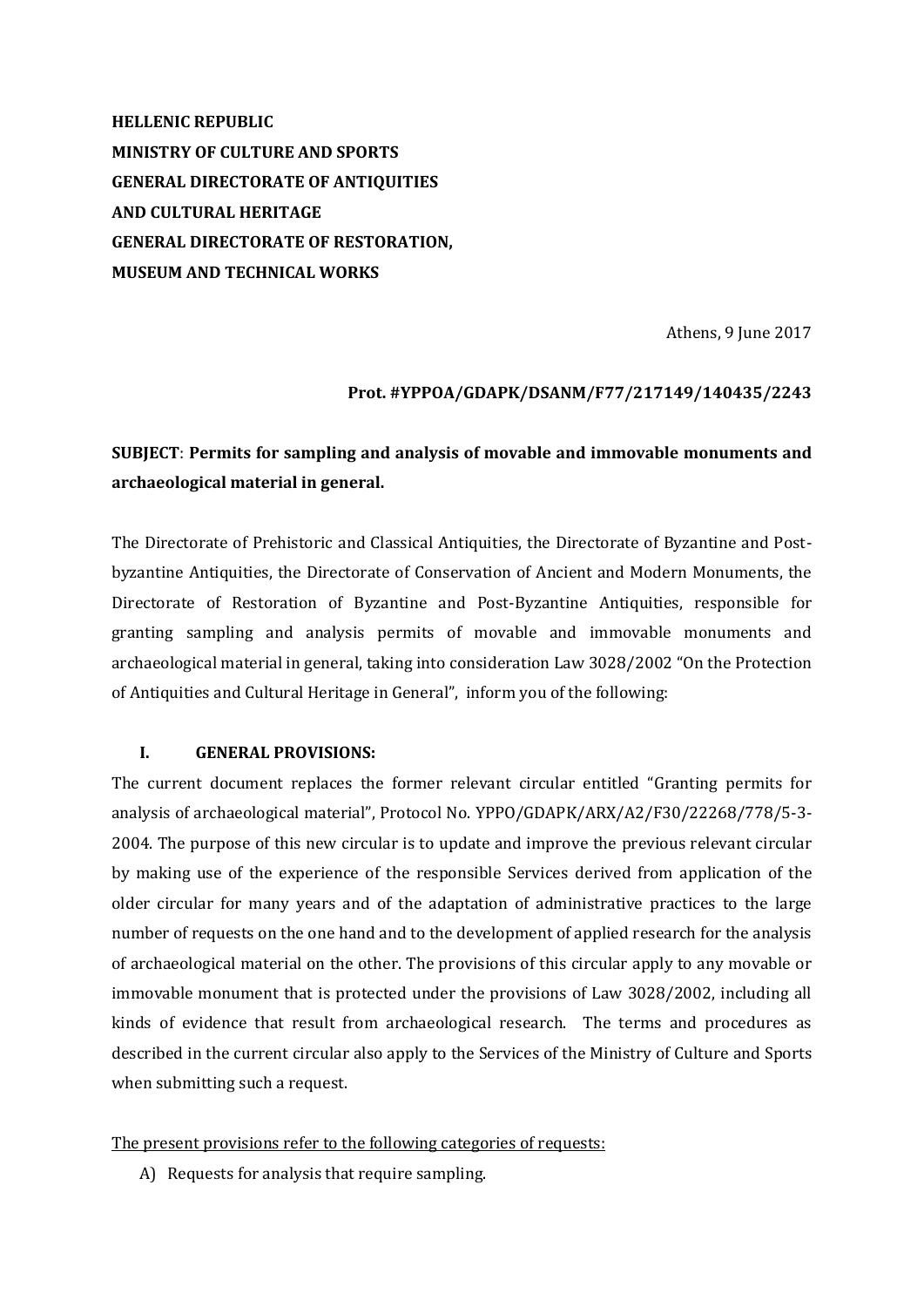- B) Requests for analysis that do not require sampling, but involve intervention or cause alteration to the material
- C) Requests for testing or analysis with non-invasive methods
- D) Requests of all categories that involve modern movable or immovable monuments.

Relevant requests are submitted within the context of the study and publication of archaeological material and standing monuments, conservation and restoration work, postgraduate dissertations or doctoral theses, European research or other programmes, which require analysis of material for the advancement of their research questions. **Requests that are included in the programme of a field project approved by decision of the Ministry of Culture and Sports and involve soil sampling, coring for mineral, sedimentological, geochemical, biochemical and paleoenvironmental indices, such as charcoal, seeds and other microbotanical remains (e.g. pollen, phytoliths etc.) do not require the submission of an additional request. In this case, the precise data on coring and analysis (e.g. sampling location, laboratories, methods of analysis etc.) must be included in the request that is submitted every year for the commencement or continuation of a specific field project. A report on the results of the analysis must be included in the account of the project's activity that is submitted to the responsible authorities at the end of every season.** 

Clarifications and information regarding sampling and analysis methods are offered by the Department of Applied Research of the Directorate of Conservation of Ancient and Modern Monuments, as well as the Department of Technical Research of Restoration of the Directorate for the Restoration of Byzantine and Post-Byzantine Monuments.

### **II. REQUESTS SUBMISSION – PROCEDURE FOR ISSUE OF PERMITS**

Requests are submitted along with all accompanying documents (see Chapter V) in printed and electronic form to the responsible Services of the Ministry of Culture and Sports:

- For categories A-C to the Ephorates of Antiquities, Special Regional Services (i.e. Ephorate of Maritime Antiquities and Ephorate of Paleoanthropology and Speleology) or Public Museums
- For category D to the Services of Modern Monuments and Technical Works or to the Directorate of Protection and Restoration of Modern and Contemporary Monuments or the Directorate of Modern Cultural and Intangible Cultural Heritage for modern monuments of major importance.
- (for the categories see I. General Provisions, Categories A-D)

The responsible services examine the requests on the basis of the categories, specifically: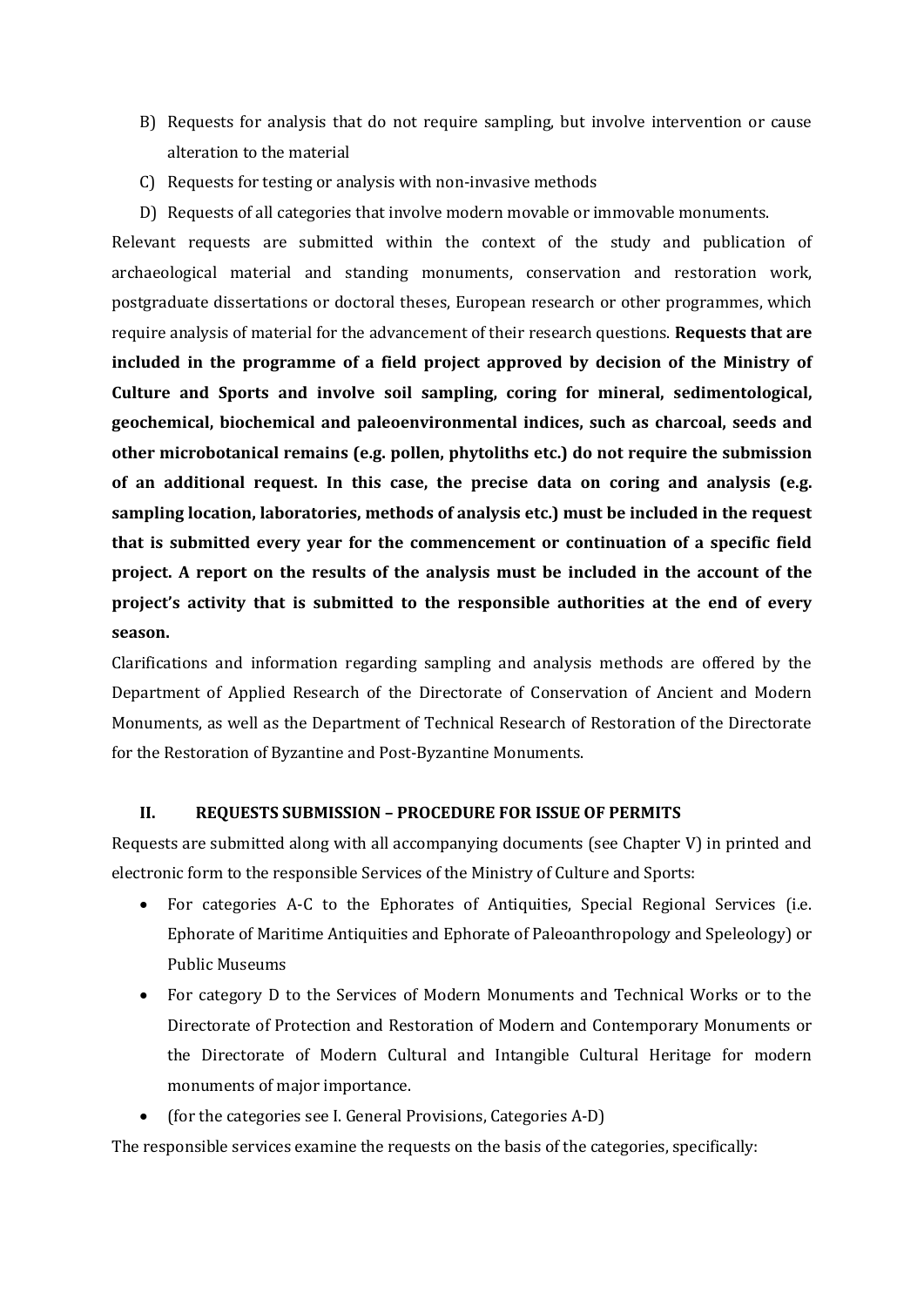### **(A) Sampling requests for analysis using destructive or non-destructive methods, and**

# **(B) Requests for analyses that do not require sampling, but require intervention (**e.g. surface cleaning, scraping**) or cause alterationalteration to the material.**

**1**. The above responsible Services of the Ministry of Culture and Sports, who receive the requests, after assessing them for a) completeness, b) their compliance with the terms of the present circular and c) the timely submission or not of the results of a permit already issued for sampling and analysis of material (see section III) by the applicant, and form their recommendation and forward it, in printed and electronic form, to the responsible Directorates (Directorate of Prehistoric & Classical Antiquities, Directorate of Byzantine and Post-Byzantine Antiquities).

**2**. The Directorate of Prehistoric and Classical Antiquities (Department of Greek and Foreign Scientific Institutions, Organizations and International Affairs) is responsible for requests that involve material belonging to the Prehistoric, Classical, Hellenistic and Roman periods, and the Directorate of Byzantine and Post-Byzantine Antiquities and its corresponding department is responsible for requests that involve material belonging to the Palaeochristian, Byzantine or Post-Byzantine periods, as well as scheduled immovable religious monuments dating after 1830. The Directorates in question send their recommendation to the responsible Services depending on the type of material that is to be analysed (Directorate of Conservation of Ancient and Modern Monuments or Directorate of Restoration of Byzantine and Post-Byzantine Monuments).

**3**. The permit is issued by the Directorate of Conservation (Department of Applied Research) when the request involves movable monuments as well as sculpted, painted or decorative elements which are unalterable parts of immovable monuments or by the Directorate of Restoration of Byzantine and Post-Byzantine Monuments (Department of Technical Research of Restoration), when the request involves non decorative architectural elements and building materials.

### **C) Requests for examination or analysis using non-invasive techniques**

After the relevant Services of the Ministry of Culture and Sports (Ephorates of Antiquities, Services of Modern Monuments, Special Regional Services or Public Museums) examine and evaluate the requests for a) their completness, b) their compliance with the terms of the present circular and c) the timely submission or not of the results of a permit already issued for sampling and analysis of material (see section III) by the application, t**hey issue the permit**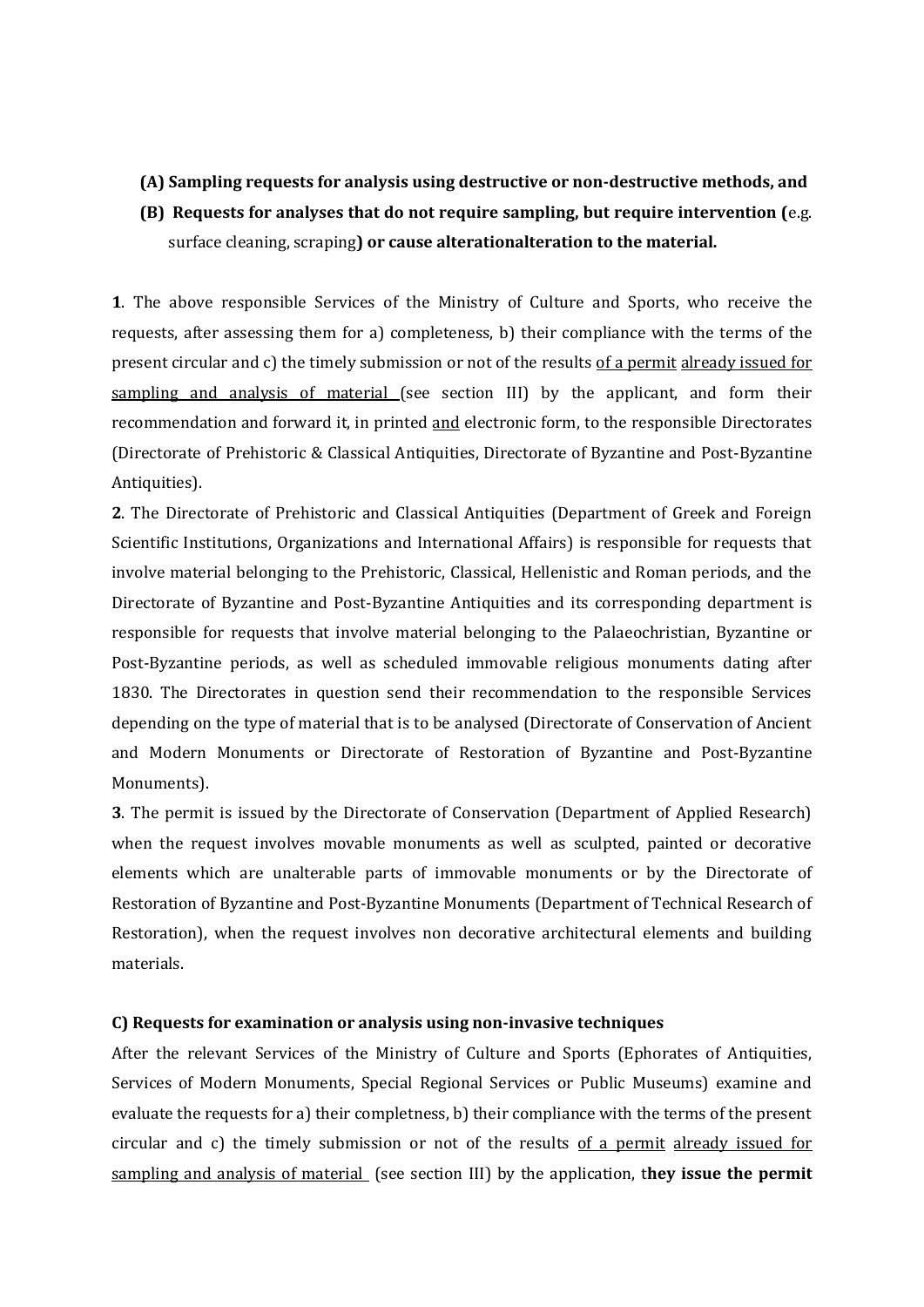**directly** and send a copy to the Directorate of Conservation or to the Directorate of Restoration of Byzantine and Post-Byzantine Antiquities depending on the material to be analysed.

Techniques of analysis and examination that do not cause alteration of and do not require any treatment of the monument's surface are considered as non-invasive techniques. These techniques are: photographic methods, examination under conventional or digital stereoscope, X-rays, computed/ magnetic tomography, thermal camera, geo-radar, crushometry, X-ray fluorescence with a portable device.

**D) Requests in all categories that involve modern movable or immovable monuments** (immovable religious monuments dating after 1830 are exempt, see above II.2).

The interested researchers are required to send their request to the responsible Services of Modern Monuments and Technical Works or to the Directorate of Protection and Restoration of Modern and Contemporary Monuments or to the Directorate of Modern Cultural and Intangible Cultural Heritage. After these Services examine the request for a) its completion, b) its compliance with the terms of this circular and c) the timely submission or not of the results of  $a$ permit already issued for sampling and analysis of material, they send their recommendation in printed and electronic form directly to the Directorate of Conservation or the Directorate of Restoration of Byzantine and Post-Byzantine Monuments (see above II3).

### **III. TERMS AND CONDITIONS FOR SAMPLING AND ANALYSIS OF MATERIAL.**

According to Article 26 of Law 3028/2002, the removal of samples from complete movable monuments is not permitted. Permission will only be granted in the event that there is a worn surface without decorative elements and only if the responsible authorities decide that issuing a permit would have a purpose.

If sampling causes destruction or loss of material that can affect the restoration, interpretation or the aesthetics of an object, sampling will not be permitted.

**Sampling will be permitted only if on the condition that it ensures the retention of a sufficient quantity of the material such that it will not be exhausted.**

Where analysis requires sampling application of a destructive method will not be selected in those cases where the same research goal can be met by a non-destructive method. In cases where a destructive method is chosen, its necessity must be satisfactorily documented and the method that requires the smallest quantity of sample must be chosen.

In the case that any samples are left over or remain unused after completion of the analysis these must be returned to the appropriate Ephorates of Antiquities, Special Regional Services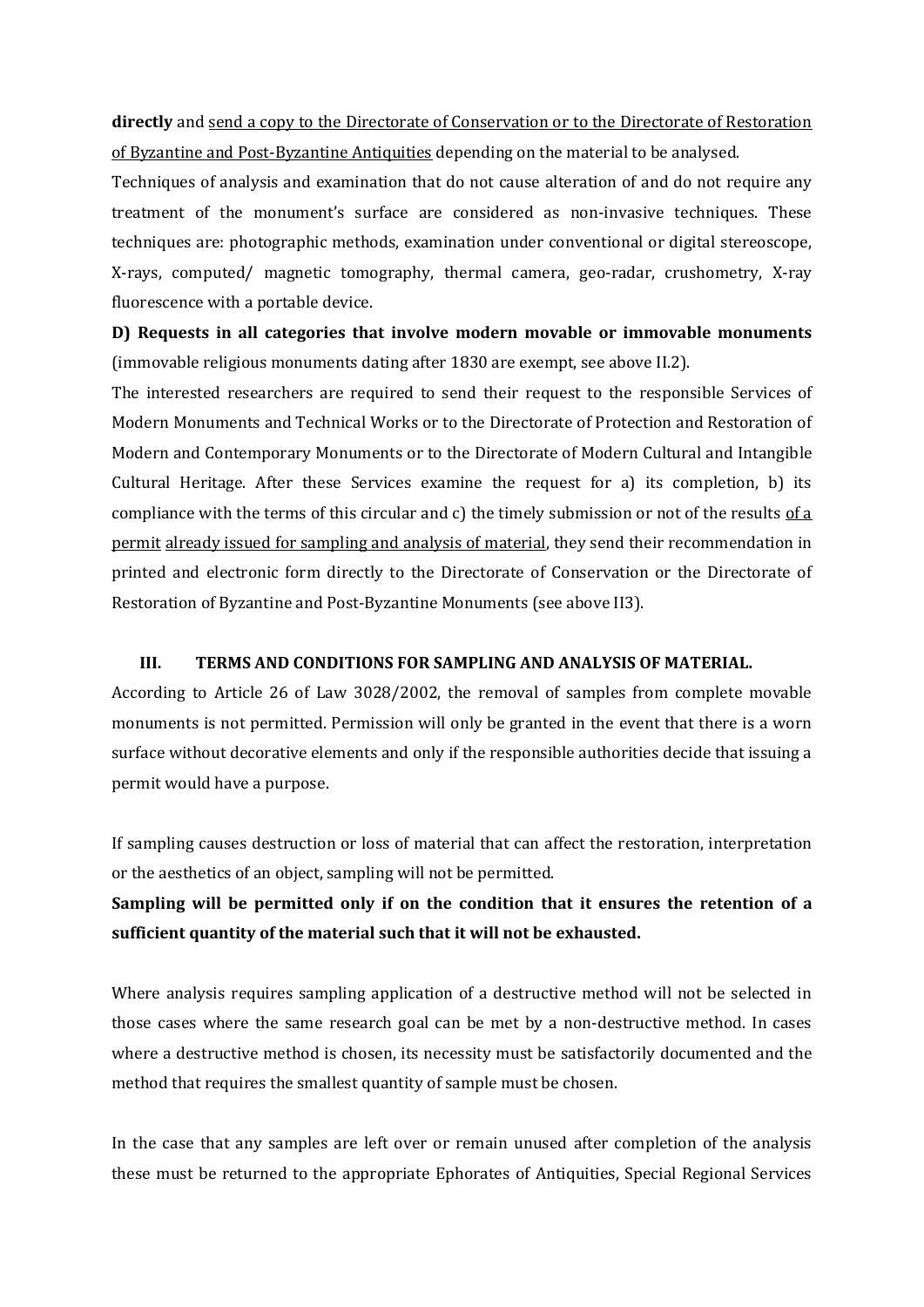and Public Museums of the Ministry of Culture and Sports, where they will be stored for future use.

New or complementary permits for **the same material** will be granted only if their necessity is satisfactorily documented provided the new research seeks to obtain different or more reliable results.

New or complementary permits will be granted to **the same researcher** only if the terms of the previous permit have been adhered to and a report on the results has been submitted. In order for a new request to be considered, the interested party must first meet the terms of the previous permit.

When the sampling involves a movable or immovable monument (excavation find or find from another type of archaeological research or standing monument) for which exclusive rights for publication have been issued, then the written permission of the person holding the rights is required (see article 39, Law 3028/2002 and prot. No. 4473/25-7-2011 "Terms and Procedures for the Issuance of Scientific Study and Publication Permit of Standing Monuments"). Sampling or in situ analysis of material in order to apply immediate protective measures for a movable or immovable monument will be permitted as an exception. In this case, the sampling will be permitted without the approval of the person holding the exclusive publication rights. In this case, the exclusive publication rights are not affected and the results of the sampling/ in situ analysis are used only for the conservation of the monument in question.

In the case that the selection of samples requires collection from the field, this will be considered as archaeological fieldwork and will therefore require first the issue of a permit for archaeological fieldwork, according to the provisions of Law 3028/2002, and subsequently the issuance of the sampling/analysis permit.

### **IV. GENERAL CLARIFICATIONS REGARDING PROCEDURES**

It is clarified that:

- a) examination of sampling/analysis requests by the relevant Local Council of Monuments is not required and
- b) sampling and analysis permits are not considered as study or publication permits, but they do permit the publication of the results of the analyses

When a research project involves sampling or analysis of material that belongs to more than one Ephorate of Antiquities, Special Regional Service or Public Museum or Service of Modern Monuments, the interested parties are required to mention in their request any other equivalent requests made to other departments of the Ministry, so that extensive projects can be dealt with as a whole.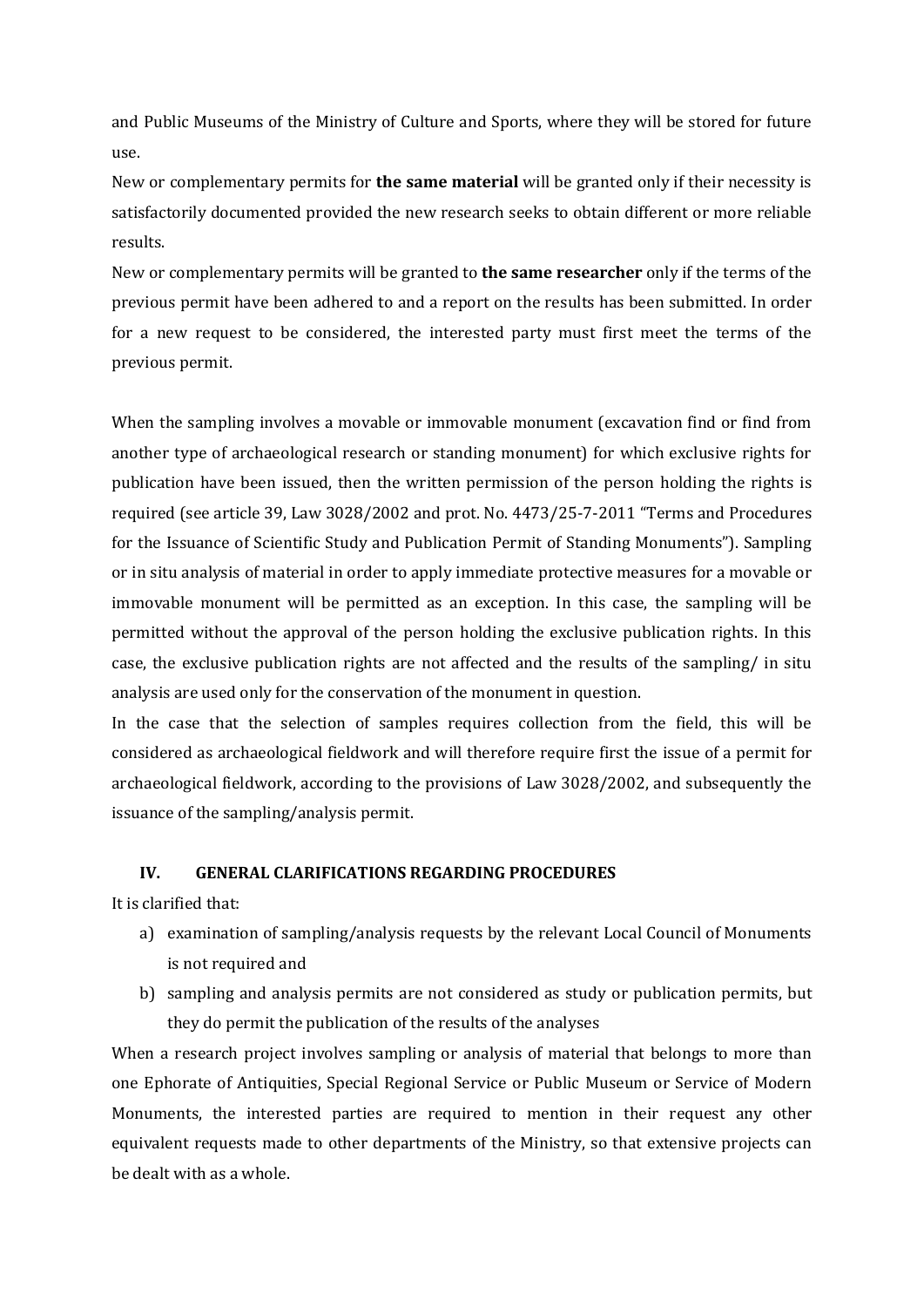Sampling and analysis permits are valid **for one year** from the date of issue of the relevant decision. Researchers are required to submit the results of their analyses **within three years** from the date of issue of the relevant decision.

Any material that has been transferred for analysis or sampling must be returned without delay to its storage location after completion of the analysis.

A representative, if possible a conservator, of the responsible Ephorate of Antiquities, Special Regional Service or Public Museum or Service of Modern Monuments must be present during the sampling or the in situ analysis of material.

When the sampling or analysis requires the transport of movable monuments or fragments of monuments:

- A) to sites outside the jurisdiction of the Ministry of Culture and Sports
- B) outside the area of jurisdiction of the responsible Ephorate of Antiquities/ Special Regional Service / Public Museum and
- C) abroad

the transport permit is issued by the Directorate of Museums of the Ministry of Culture and Sports after the submission of the relevant request by the interested party to the responsible Ephorate of Antiquities, Special Regional Service or Public Museum and after the issue of the sampling or analysis permit. Transport is carried out under the responsibility and at the expense of the person submitting the request.

**To be clear, in cases where a transport permit is required,** the period of validity of the analysis permit and the deadline for submitting the analysis report will be calculated from the date of issue of the transport permit.

**It is emphasised that no transport permit is required** for microbotanical remains sampled and selected for analysis (e.g. seeds, phytoliths etc).

### **V. NECESSARY DOCUMENTS ACCOMPANYING REQUESTS**

Applicants must submit the special form "Request for sampling/analysis of movable and immovable monuments and archaeological material in general" along with all the necessary additional information. Samples of the form can be found on the following web-sites:

- 1. <http://new.culture.gr/el/ministry/SitePages/viewyphresia.aspx?iID=1331> [http://www.yppo.gr/1/g1540.jsp?obj\\_id=2594\)](http://www.yppo.gr/1/g1540.jsp?obj_id=2594) of the Directorate of Conservation of Ancient and Modern Monuments
- 2. <http://new.culture.gr/el/ministry/SitePages/viewyphresia.aspx?iID=1334> of the Directorate of Restoration of Byzantine and Post-Byzantine Monuments

### **In all cases, the request must include the following information:**